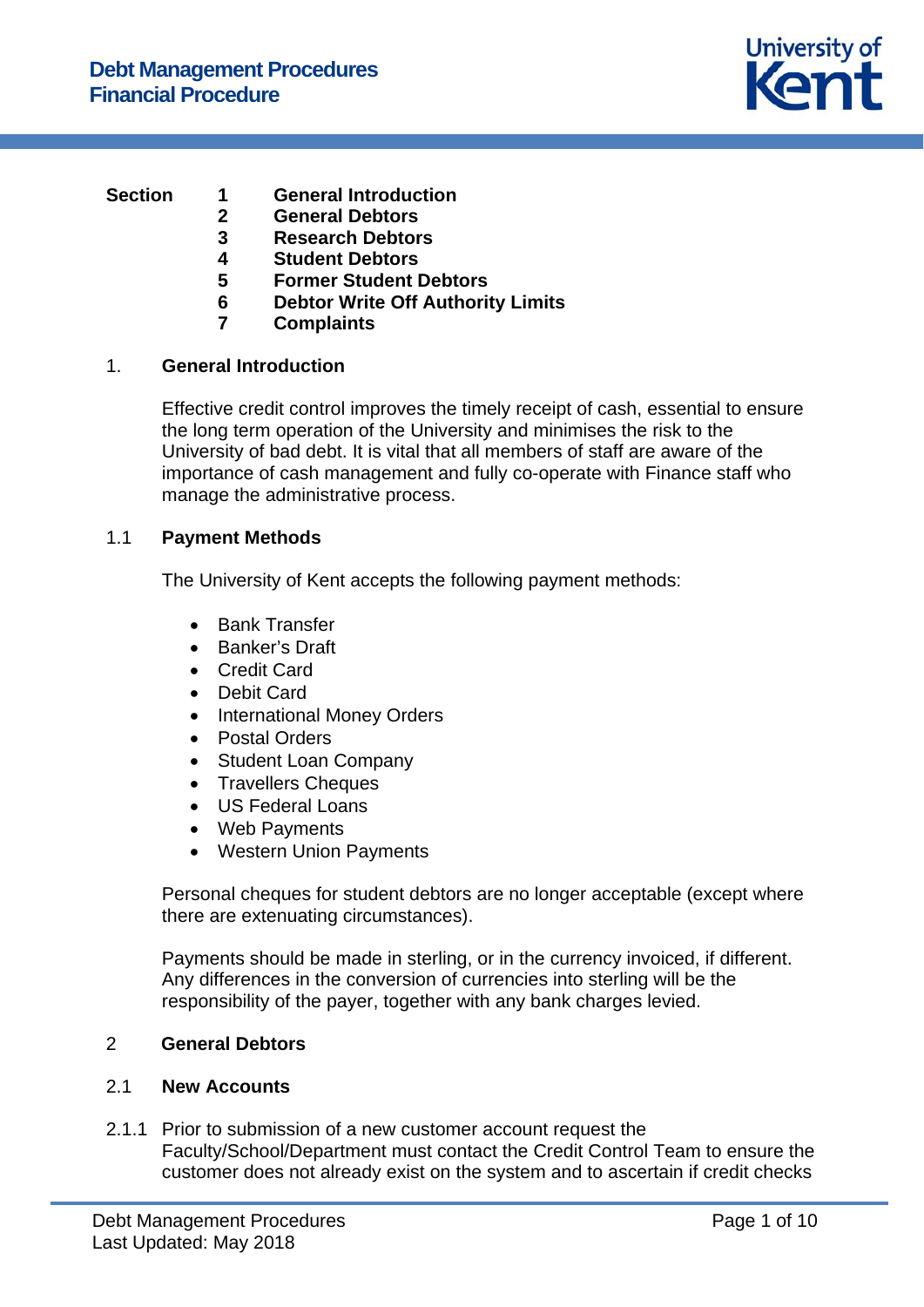

are required. This should take place before contracts are signed and work is undertaken.

2.1.2 If any part of the credit application process is incomplete the credit authorisation form will be returned to the originating Faculty/School/Department for correction and re-submission (the account will not be set up until all relevant documents have been correctly submitted). Once all the relevant documentation has been completed correctly and received in Finance this will then form the basis of the credit checks carried out within the Department. Finance staff will provide a credit decision based on evidence obtained within 48 hours of receipt of the completed documentation.

## 2.2 **Invoicing**

- 2.2.1 Sales invoices should not be raised until the work contracted has been completed, unless the contract allows otherwise.
- 2.2.2 Any invoice that has been raised without compliance to the University's accounts process and remains unpaid after it becomes 180 days overdue will be charged back to the Faculty/School/Department that raised the original invoice.

# 2.3 **Terms of Trade**

- 2.3.1 The University's standard payment term is that settlement is due on or before 30 days after invoice date. Exceptions to this must be agreed in writing in advance with the Income Accountant.
- 2.3.2 The Credit Control Team chase debts on behalf of the University with reference to the normal collection and follow up cycle which prompts controllers to phone and write to customers in line with predetermined credit timetables.
- 2.3.3 Sending reminders to commercial debtors is the sole responsibility of the Credit Control Team within the Finance Department. This will consist of a time defined dunning process and responses from the individual debtor.
- 2.3.4 In exceptional circumstances individual arrangements for repayment of debt might be allowed. This must be agreed in writing with the Income Accountant.
- 2.3.5 The University reserves the right to pass details of any unpaid account to a third party agency to pursue the collection of the outstanding balance. This action may include credit checks and further legal collection processes.

## 3. **Research Debtors**

3.1 There are exceptions to the above rules in respect of research projects. If a new project is identified by Research Services and a contract/grant is put in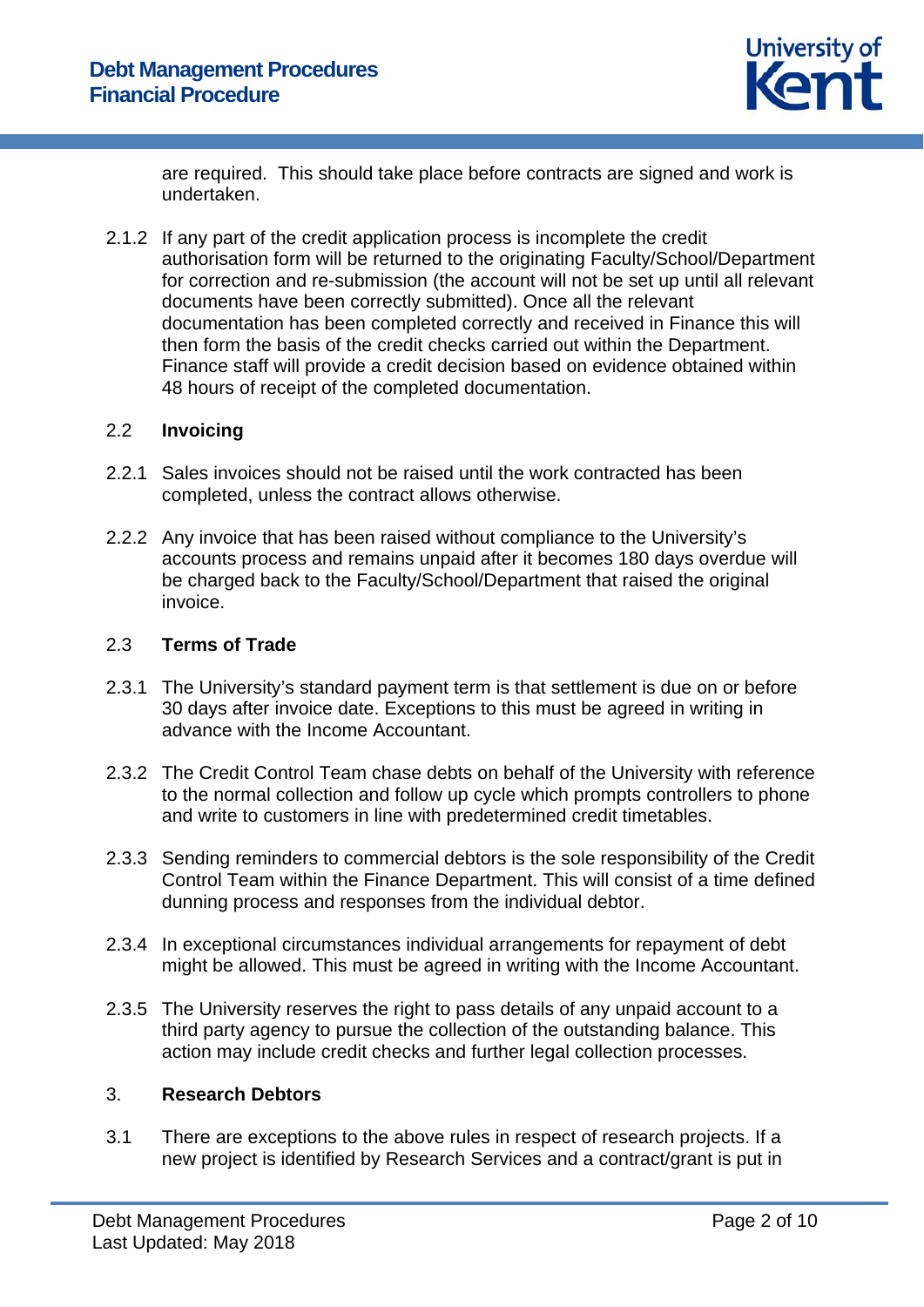

place then all the paperwork is passed to the Research Accounts Manager for correct treatment in the accounting system.

- 3.2 The nature of some of the contracts relating to research may result in the agreement of payment terms imposed by the other party. In these situations the terms of the contract will lay down the collection timetables depending on the project and sponsor.
- 3.3 All research related overdue accounts must in the first instance be reviewed by Research Services. These debts will then be followed up by the Credit Control Team in line with any recommendations received from Research Services.
- 3.4 The University reserves the right to pass details of any unpaid accounts to a third party agency to pursue the collection of the outstanding balance. This action may include credit checks and further legal collection processes.
- 3.5 Research debt that remains unpaid due to:
	- being invoiced without due regard to contractual obligations
	- account considered uncollectable

will be cancelled and charged back to the original project code.

### 4. **Student Debtors**

### 4.1 **Tuition Fees**

- 4.1.1 For individual students this procedure details the arrangements for the payment of fees and the sanctions, which may be applied in the event of non-payment of fees by the due date. This procedure is designed to ensure that all students are treated in a fair and equitable manner with respect to the payment of fees.
- 4.1.2 This procedure applies to all students including part-time, full-time, undergraduate, postgraduate, home, EU and overseas students, attending any campus.
- 4.1.3 Students are defined as persons registered or enrolled at the University to follow a programme of study, which may or may not lead to an award or qualification. If a student leaves the University with outstanding debts, the University will pursue payment of the outstanding debt.
- 4.1.4 Students are responsible for paying all fees incurred whilst studying at the University on a timely basis. Where a sponsor has agreed to pay on behalf of a student, the student remains responsible for the debt until it has been discharged.
- 4.1.5 Non payment of tuition fees will result in action to recover the debt. This can include de-registration, prevention of re-registration in successive years, non-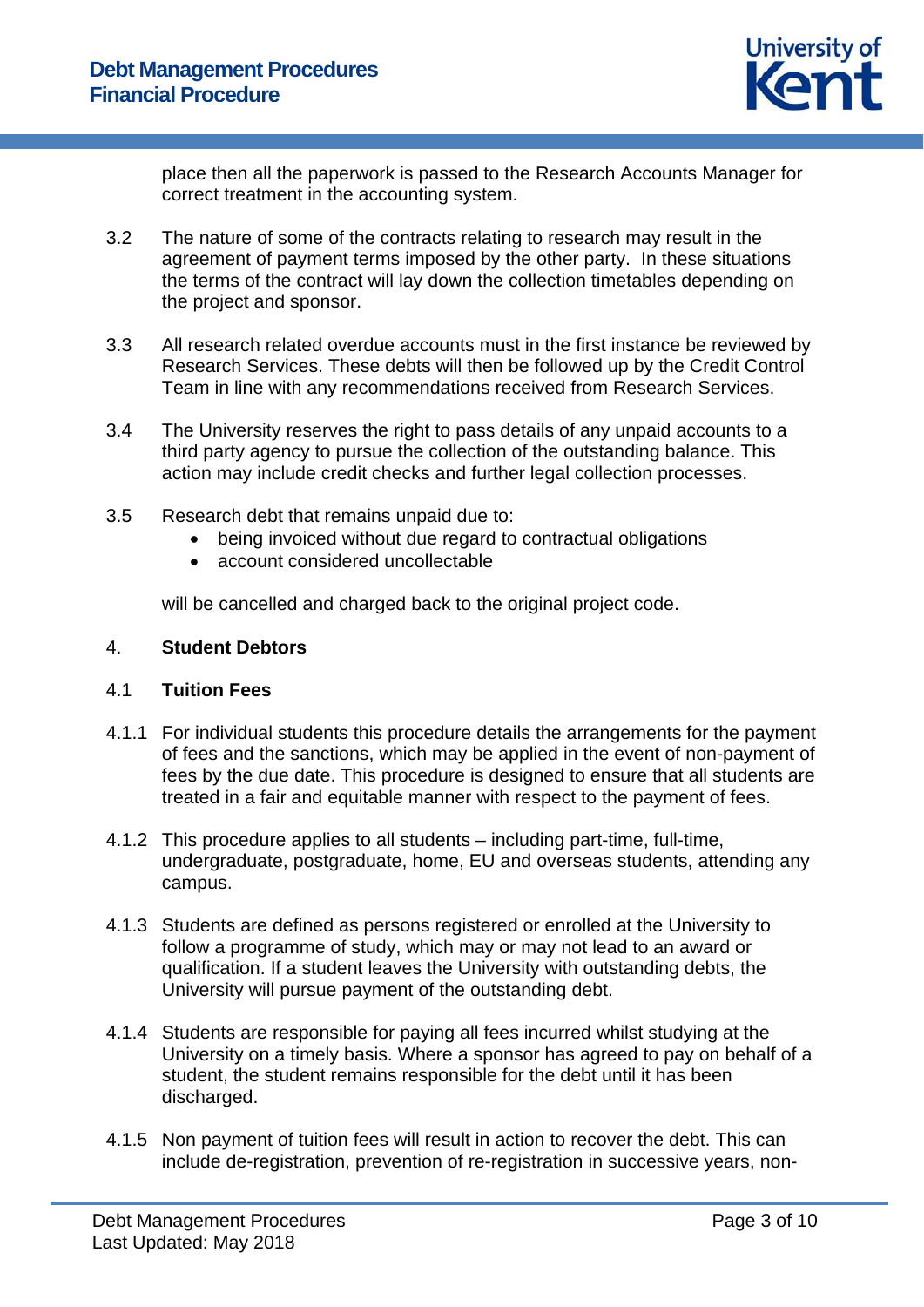

admittance to their degree and prevention of attendance to their graduation ceremony. Further detail is at section 4.4.

4.1.6 The University reserves the right to pass details of any unpaid account to a third party agency to pursue the collection of the outstanding balance. This action may include credit checks and further legal collection processes.

# 4.2 **Payment of Tuition Fees**

- 4.2.1 Payment of tuition fees is expected as follows:
	- 1) In full by methods detailed in section 1.1, on or before Registration.
	- 2) By agreement with the Income Office (Canterbury Students) or Medway Finance Office (Medway Students) in two equal instalments, the first on or before Registration and the second on or before the first day of December.

## 4.3 **Invoicing**

- 4.3.1 All invoicing of student tuition fees for courses administered by Canterbury and Medway campuses will be processed by the Invoicing Team, or in relation to certain specific courses, by Departments, with the agreement of the Invoicing Team.
- 4.3.2 Tuition fees for students attending the University of Kent at Brussels will be processed by the Income Office in Euros.

### 4.4 **Tuition Fee Debts**

- 4.4.1 Once a tuition fee invoice has been raised the collection of the debt becomes the responsibility of the Income Office (Canterbury Students) or Medway Finance Office (Medway Students), who will provide appropriate credit control services.
- 4.4.2 Late payment of tuition fees older than 1 month will incur a 1.5% charge on the outstanding fees on the last day of each month, until the balance is paid in full.
- 4.4.3 For students experiencing difficulty in making payment assistance can be sought at the university in the following ways:
	- bursaries and financial assistance are available on application to the Financial Aid Office.
	- Kent Union's Advice Team can provide financial advice and counselling to students with difficulties.
	- the Income Office (Canterbury Students) or Medway Finance Office (Medway Students) staff are available to speak to regarding options available to pay including instalment plans where appropriate. They must be informed of any difficulties in payment and any involvement of other areas of assistance.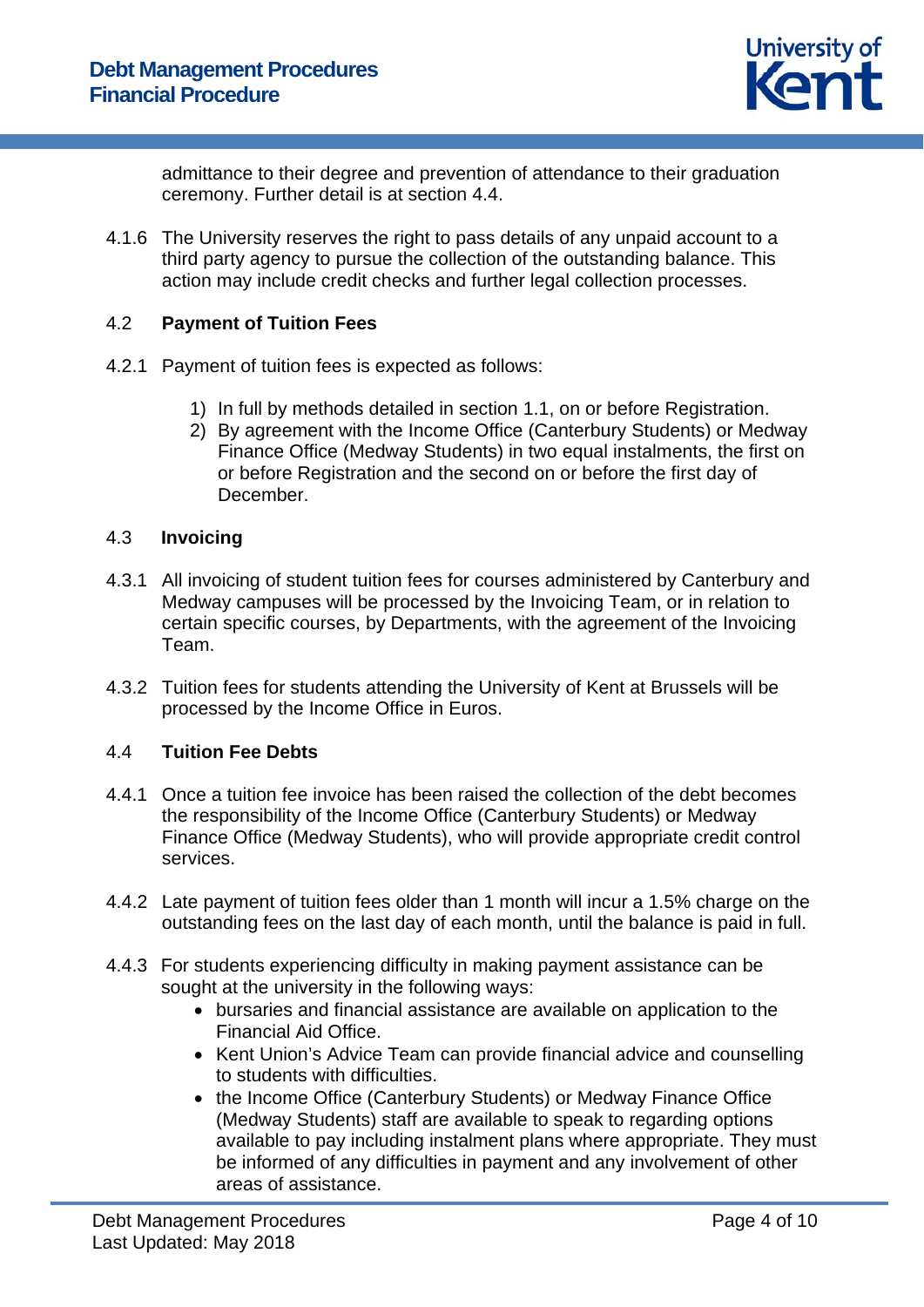

- 4.4.4 Letters and statements will be sent or emailed direct to students in respect of outstanding balances in the first week of each month.
- 4.4.5 Non-payment of tuition fees may result in students being de-registered. The de-registration process is performed:
	- on the fourth Friday in the Autumn Term, all students who have not resolved their financial obligations with the University will be deregistered.
	- on the last day of term in the Autumn term all students who have not paid their second instalment of fees will be deregistered.
	- for non-September starters, the de-registration process is performed in the same timeframe given above, adjusted for the timing of the commencement of the course.
- 4.4.6 A student who has been de-registered will be deemed withdrawn without any further opportunity to study, unless permitted to intermit by the Department/Faculty, and return at a later date. The deregistered student will have no access to University resources including accommodation, IT and library facilities. Any examinations that have been registered will be cancelled. Any tuition fees falling due up to the date of de-registration will be applied and pursued in accordance with the University's tuition fees charging and refund procedure.
- 4.4.7 Any student receiving a notice of deregistration can appeal within 7 days by letter/email to the Head of Student Financial Services, detailing how the situation has arisen and the proposed steps to resolve this.
- 4.4.8 Students with tuition fee debts at the end of the Summer Term will not receive any official notification of their results. Where tuition fees remain unpaid a student will not be able to re-register for the next academic session.
- 4.4.9 No person eligible for the award of a degree of the University shall be admitted to the degree or to attend graduation unless he/she shall first have paid all academic related University fees. The cut off date for the payment of fees is advertised in literature circulated by the Congregations Office.
- 4.4.10 Tier 4 Visa sponsored students who are de-registered will be notified to the Home Office as the student will be deemed to have defaulted on their Tier 4 Visa conditions and sponsorship from the University will cease.

# 4.5 **Sponsors and Student Loan Company sponsored students**

4.5.1 Some students have agreements with a sponsor to pay their tuition fees, for example an employer, company, Student Loan Company or a formal scholarship scheme. In the event that a sponsor defaults on payment, the responsibility of payment will be transferred to the student. If the student does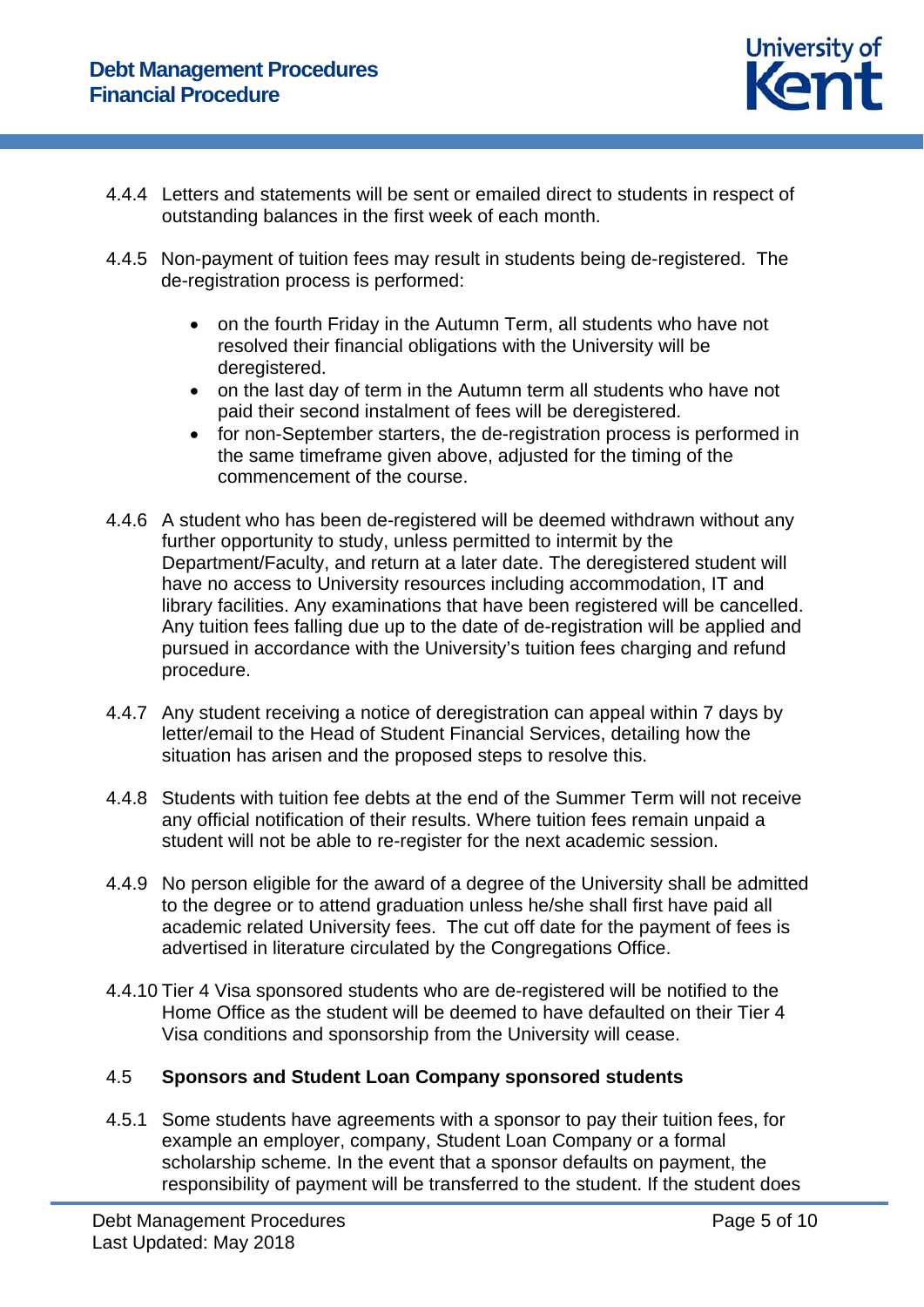

not arrange payment then the Income Office (Canterbury Students) or Medway Finance Office (Medway Students) will treat the student as a debtor and normal procedures will be followed to collect the debt.

## 4.6 **Withdrawal/Intermission of Studies**

- 4.6.1 In the event of a student withdrawing/intermitting from a programme of study, the date of withdrawal will be the date from which the student formally advises the University in writing that they are no longer attending their course of study. This date MUST be confirmed and approved in writing by the relevant Faculty/Department to the Income Office.
- 4.6.2 The first two weeks of the Autumn Term is considered as the "settling-in period" and any student withdrawing within this period will not be charged tuition fees.
- 4.6.3 The calculation for any reduction in tuition and related fees is based on:-

## **SLC Funded students:**

The refund will be in-line with the calculation of payment assessment from the SLC. The calculation is:

Withdrawn/intermitted after 3rd Wednesday in October 75% refunded Withdrawn/intermitted after 1<sup>st</sup> Wednesday in February 50% refunded Withdrawn/intermitted after 1<sup>st</sup> Wednesday in May 0% refunded

### **All other private and sponsored students:**

The number of months completed, time apportioned against the total months allocated to the academic year. This applies to all students and their sponsors.

# 4.7 **Accommodation (for accommodation agreements with the University (excludes Liberty Quays))**

# 4.7.1 **Payment of Accommodation Fees**

Payment of accommodation fees is expected as follows:

- 1) In full, by methods detailed in section 1.1, on or before Registration.
- 2) By termly instalments, by the second Friday of each term, in line with the amounts detailed in the Accommodation Agreement, issued by the Accommodation Office.

## 4.8 **Invoicing**

4.8.1 When a student signs up for on campus accommodation, an Accommodation Agreement is produced detailing the rent amount. This will represent the invoice for the year. Due dates can be found at www.kent.ac.uk/financestudent/student-finance-guide/accommodation\_fees.html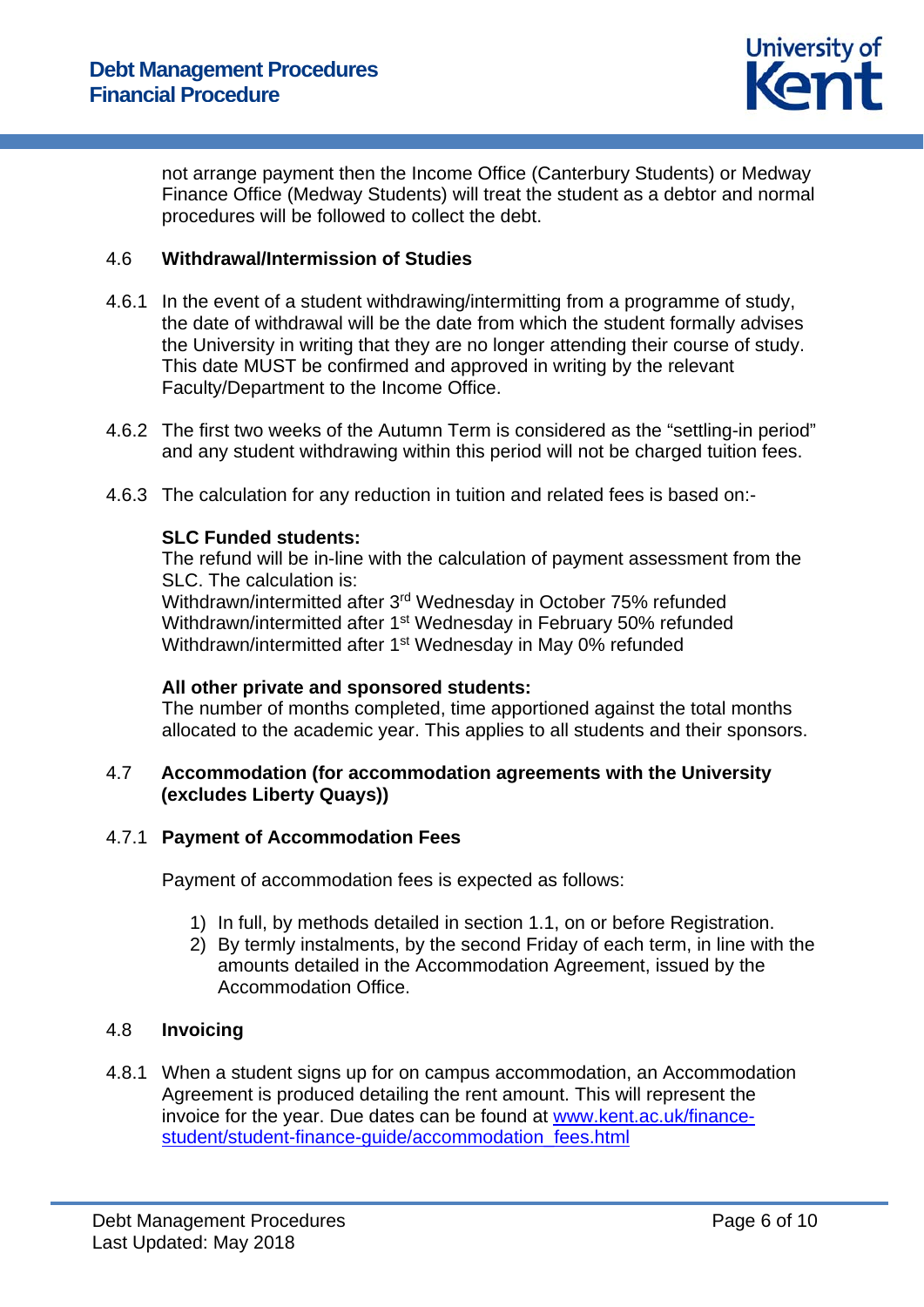

4.8.2 The Accommodation Office will pass over all details of the student's accommodation charges to the accounting system daily. These details will be visible on the student accounts in the accounting system.

# 4.9 **Accommodation Debts (for accommodation agreements with the University (excludes Liberty Quays))**

- 4.9.1 The collection of the debt is the responsibility of the Income Office (Canterbury Students) who will provide appropriate credit control services. For students resident in Liberty Quays accommodation near the Medway Campus the ownership, invoicing and debt collection of all sums due is the responsibility of a third party- Liberty Living.
- 4.9.2 Late payment of accommodation fees older than 1 month will incur 1.5% charge on the outstanding fees due which you will be notified of in advance through reminder letters.
- 4.9.3 For students experiencing difficulty on making payment assistance can be sought at the University:
	- Bursaries and financial assistance are available on application to the Financial Aid Office and the International Office, where appropriate.
	- Kent Union's Advice Team can provide financial advice and counselling to students with difficulties.
	- The Income Office (Canterbury Students) staff are available to speak to regarding options available to pay including instalment plans where appropriate. They must be informed of any difficulties in payment and any involvement of other areas of assistance.
- 4.9.4 Letters and statements will be sent or emailed direct to students in respect of outstanding balances.
- 4.9.5 Students who remain in arrears beyond the second week of each term will receive a series of letters to remind them of the need to pay and may also receive a visit to their accommodation by a University Official to discuss any arrears.
- 4.9.6 In week 6 of each term the following actions may be commenced for all students in arrears:
	- Eviction Action where payment is less than 25% of the termly rental received – details supplied to solicitor to commence eviction.
	- Court action where payments received are less than 60% of the termly rental received details forwarded to Credit Control to commence the application for a County Court Judgment to be placed against the student.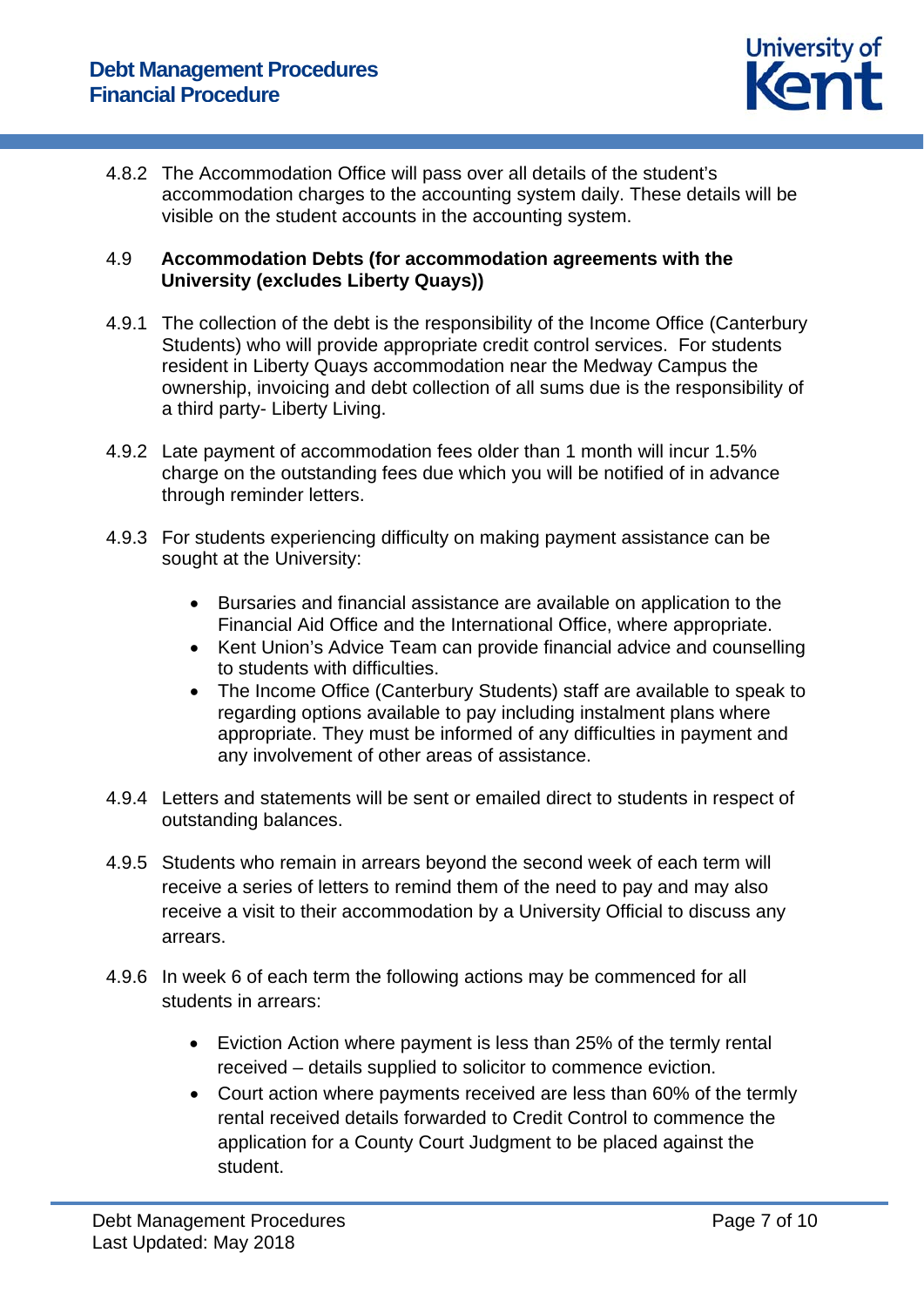

Where students are subject to a tier 4 VISA and payments are less than 60% of the termly rental income been received, the student will be considered as defaulting on their Tier 4 Visa and sponsorship from the University will cease.

4.9.7 A student who remains in debt and is evicted or has a County Court Judgement placed on them may still continue to be a student of the University if they have fully paid or are sponsored for their tuition fees. They will not, however, be entitled to University accommodation at any future point of their studies. This would also include further studies that they may participate in at a later stage (i.e. postgraduate studies).

The Exception for this is where students are subject to a tier 4 VISA and payments are less than 60% of the termly rental income been received, the student will be considered as defaulting on their Tier 4 Visa and sponsorship from the University will cease.

- 4.9.8 Final year students with accommodation debt will be permitted to receive official notification of their results. However the student will not be permitted to graduate in person and will receive their graduation in absentia. The cut off date for the payment of fees is advertised in literature circulated by the Congregations Office.
- 4.9.9 The University reserves the right to pass details of any unpaid account to a third party agency to pursue the collection of the outstanding balance. This action may include credit checks and further legal collection processes.

# 4.10 **Sundry Charges**

- 4.10.1 Other, sundry charges may be applied to the student account such as:
	- Masters' fines
	- Library charges
	- Orientation fees
	- Parking charges
	- Other notified charges that are appropriate to apply to the student account
- 4.10.2 Payment for sundry charges is expected immediately, or in line with the agreed repayment date, in the case of Emergency Loans.
- 4.10.3 Late payment of these fees older than 1 month will incur 1.5% charge on the outstanding fees on the last day of each month, until the balance is paid in full.
- 4.10.4 Letters and statements will be sent or emailed direct to students in respect of outstanding balances in the first week of each month.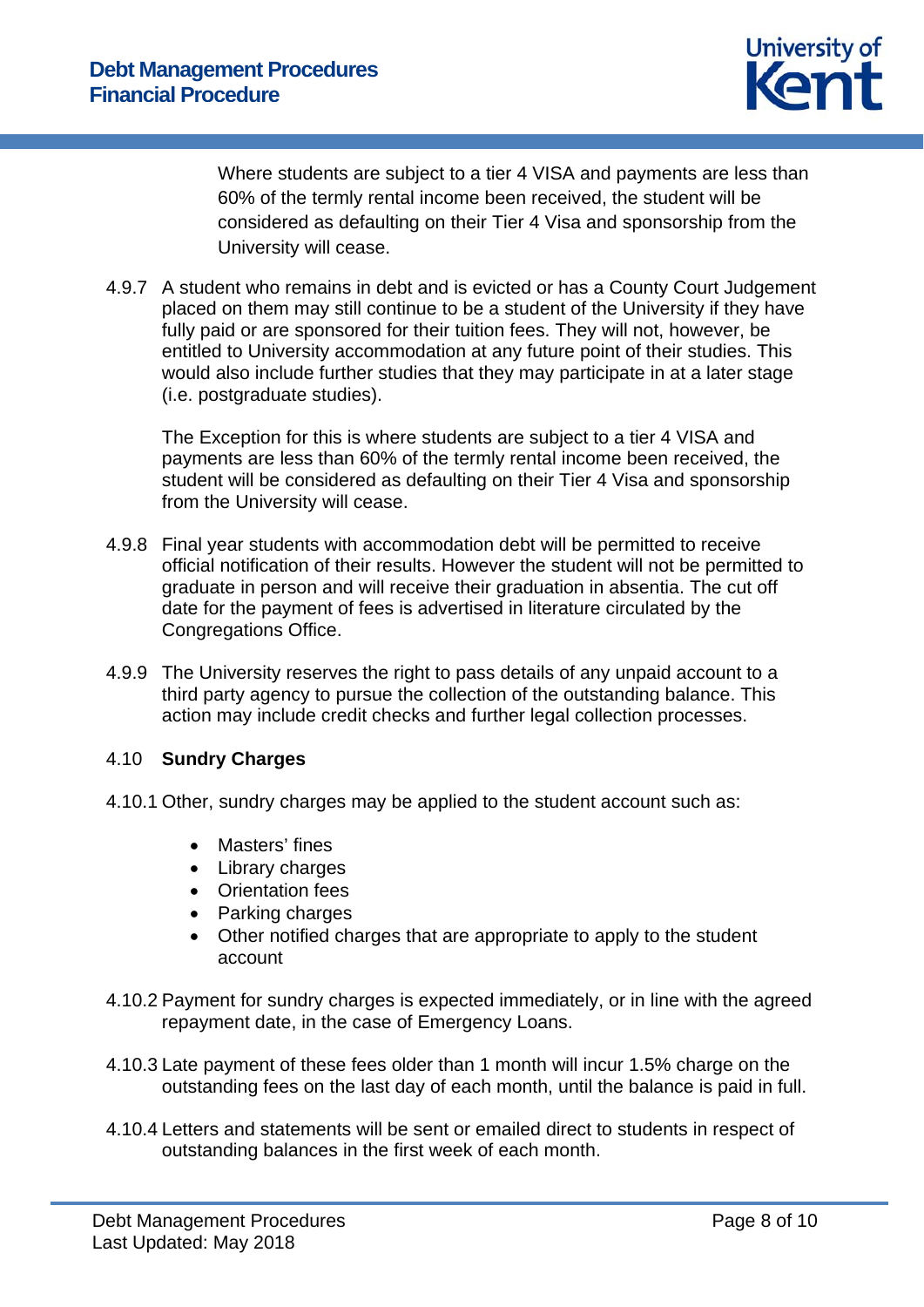

4.10.5 Final year students with such sundry charge debts will be permitted to receive official notification of their results, however the student will not be permitted to graduate in person and will receive their graduation in absentia. The cut off date for the payment of fees is advertised in literature circulated by the Congregations Office.

## 5. **Former Student Debtors**

- 5.1.1 The University will pursue all former students for the complete settlement of any outstanding amounts due. All debt recovery costs will be applied to the student account.
- 5.1.2 The University reserves the right to pass details of any unpaid account to a third party agency to pursue the collection of the outstanding balance. This action may include credit checks and further legal collection processes.
- 5.1.3 The University will adhere to Government legislation and guidance from the Financial Conduct Authority on instalment credit agreements (payment plans). Where a payment plan exceeds 12 instalments or 12 months a credit agreement will be put in place between the University and the former student.

## 6. **Collection Agencies**

6.1 As part of our rigorous procedures we engage specialist debt collection agencies to pursue debts on our behalf. The University reserves the right to pass matters into their hands when debts are of a certain age, or amount, or level of complexity, and all other issues have been taken into account as determined by this paper. Their remit is to use the legal system to contact debtors and pursue enforcement, including tracing and credit check processes.